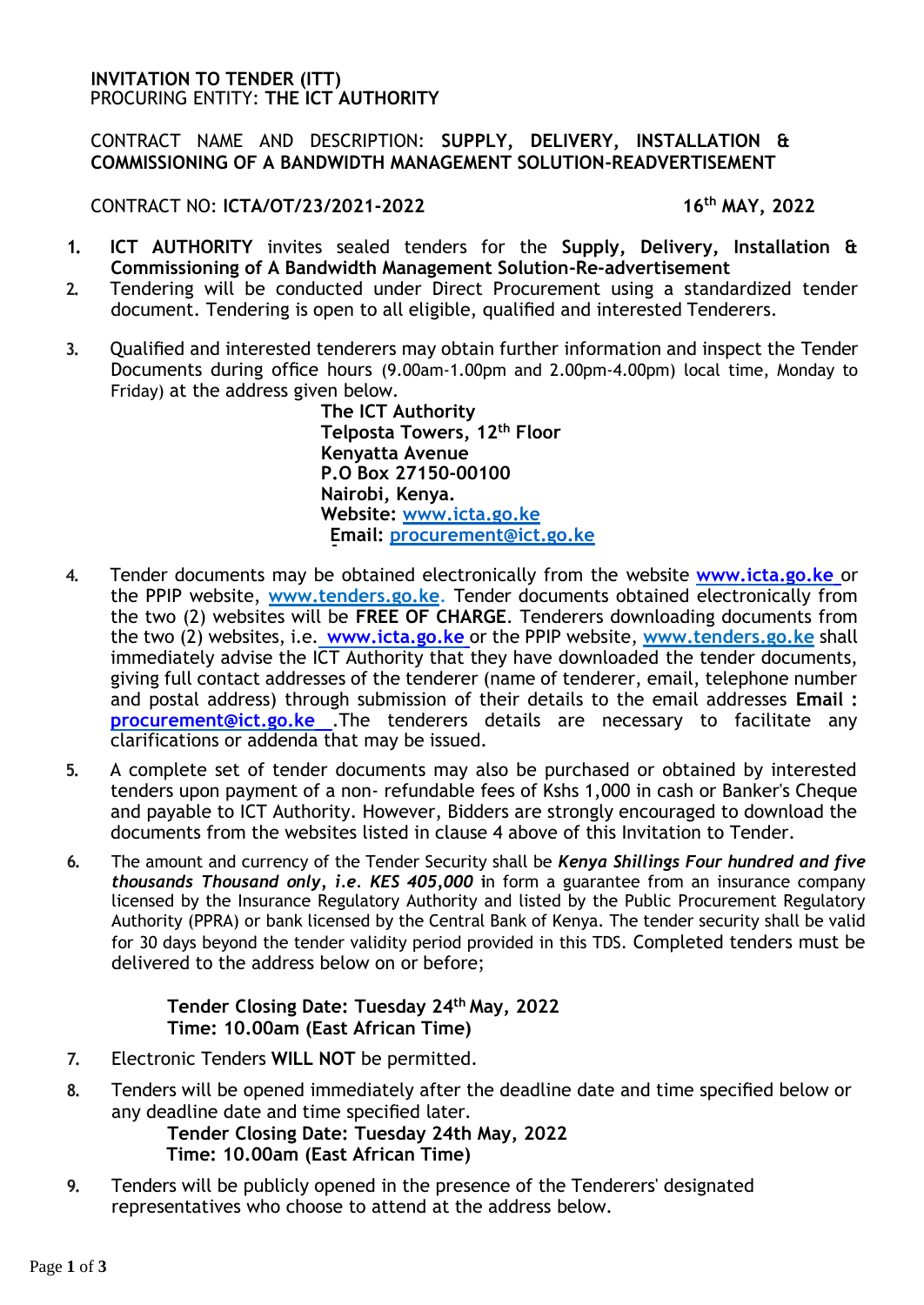- **10.** Late tenders will be rejected.
- **11.** The addresses referred to above are:
- **A. Address for obtaining further information and for purchasing tender documents**

**The CEO, ICT Authority Att: Head Supply Chain Management Telposta Towers, 12th Floor Kenyatta Avenue P.O Box 27150-00100 Nairobi, Kenya. Website: www.icta.go.ke Email: procurement@ict.go.ke**

**B. Address for Submission of Tenders.**

**The CEO, ICT Authority Telposta Towers, 12th Floor Tender Box Kenyatta Avenue P.O Box 27150-00100 Nairobi, Kenya.**

**C. Address for Opening of Tenders**

**The ICT Authority Telposta Towers, 12th Floor Boardroom Kenyatta Avenue P.O Box 27150-00100 Nairobi, Kenya**